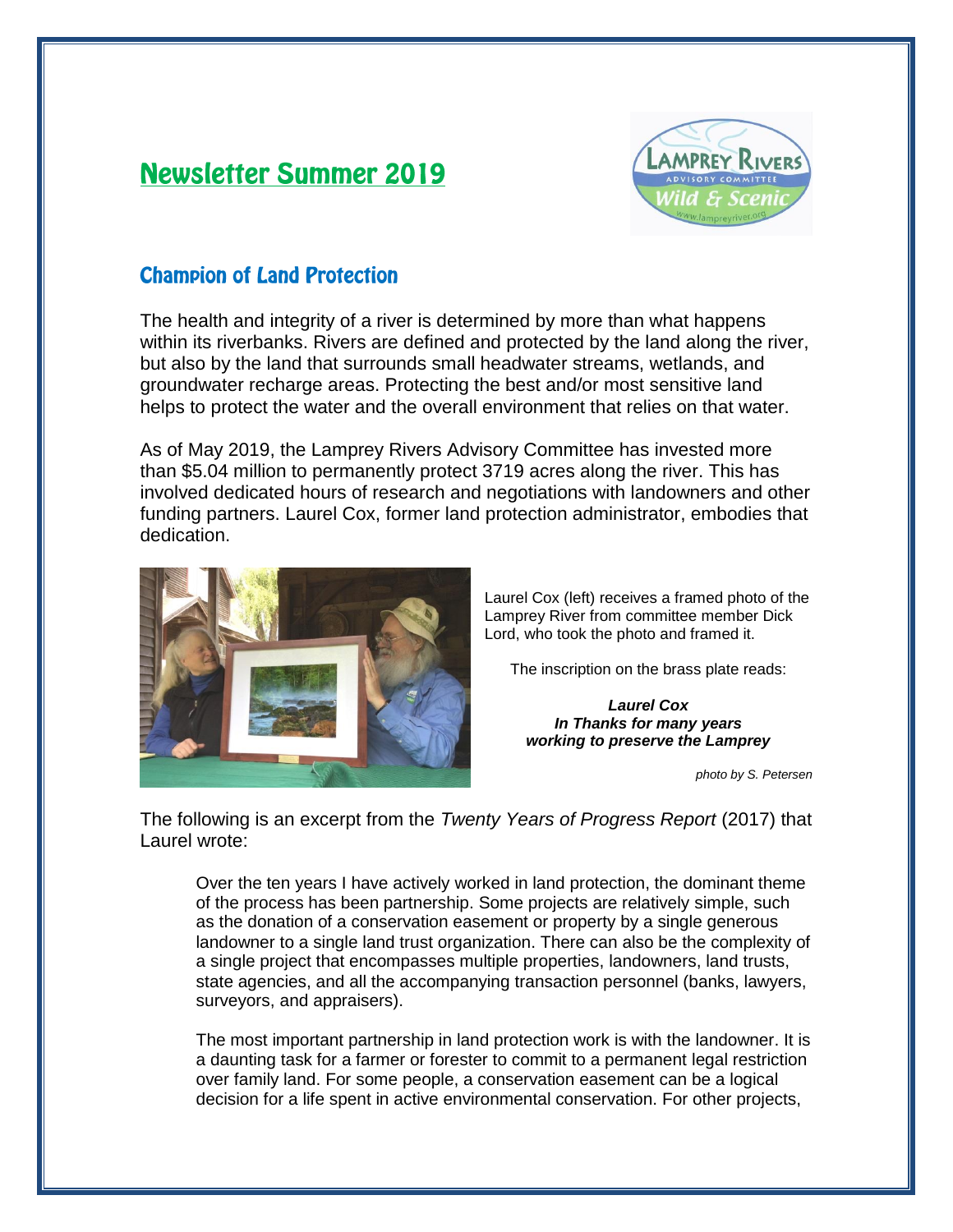the decision is much more difficult: are the owners ready to trust the legal system, town, state, or federal government to understand how to wisely manage the farm to which they have devoted their lives? Positive, trustworthy relationships are important at every stage. The bottom line for the success of these projects is that all the entities involved are working cooperatively toward the common goal of protecting the forests, fields, and rivers of our neighborhood for the long term benefit of our future generations. I am proud to have played a role in helping LRAC with 21 projects that protected almost 1000 acres.

#### **Signs of Summer on Route 87**

Good things are happening in Epping! The Lamprey Rivers Advisory Committee is pleased to have partnered with the Epping Conservation Commission to add some much needed signage to the Tilton Conservation Area, where Route 87 crosses the Lamprey River.



The kiosk panel above is new, replacing an older version that was damaged by several floods and subsequent attempts to clean it. The new kiosk sign includes a map and site descriptors for the flood plain trail. Formerly, a separate brochure was needed to understand what the trail markers were showing. Keeping the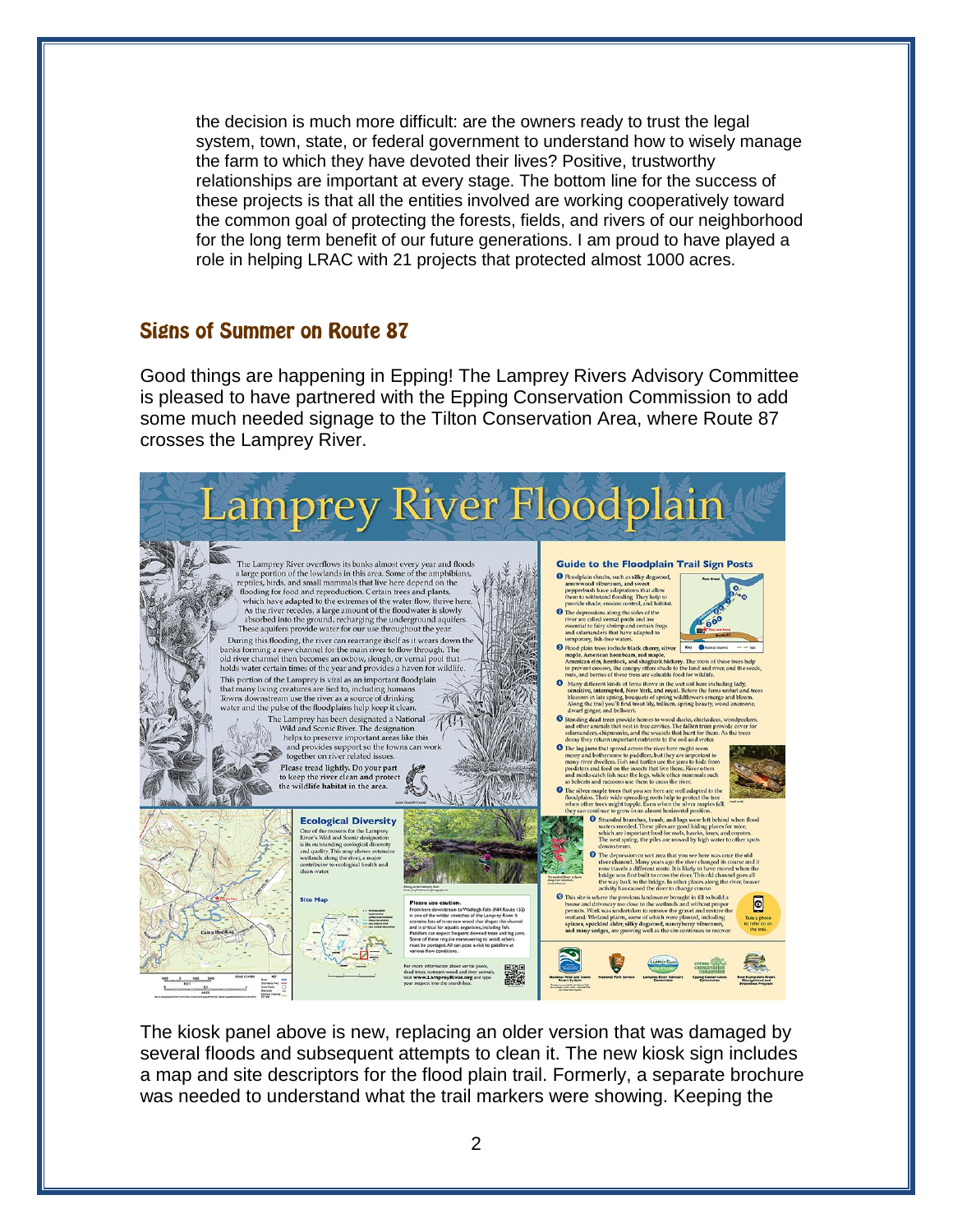brochure box full of brochures (and free of trash or mice nests) was always challenging. Visitors now can take a photo of the site descriptors with their smart phones and have the information in hand as they explore the trail.



Volunteers installed the new canoe access sign on May 23, officially marking the site that many people might never have noticed.

Photo by Dick Lord

Less obvious signs have also been added. Missing site posts on the flood plain trail have been replaced and a few new ones have been added to help visitors locate some of the less obvious site posts.

Please thank the members of the Epping Conservation Commission for their vision to improve the park and their diligence in pursuing a grant from the Lamprey Rivers Advisory Committee. We were pleased to be a supporter and partner of this worthwhile project.

Future work at the park includes crossings for the wetter sections of the flood plain trail and improvements on the canoe launch ramp. Stay tuned!

### **Trails and Tribulations**



One of the on-going principles of the Lamprey Rivers Advisory Committee is to enjoy the outdoors while protecting the resources that make the river and surrounding area enjoyable. When few people visit an area, fewer problems tend to arise. When more people visit, even with good intentions, more problems tend to arise. As you head outside this summer, please do your part to keep nature natural.

Most trails along the Lamprey River are geared for short trips on conservation land, so please be a respectful guest. The following "Leave no trace" principles will to make everyone's trip to the great outdoors great (adapted from REI Expert Advice, for day hikes):

Plan ahead and prepare: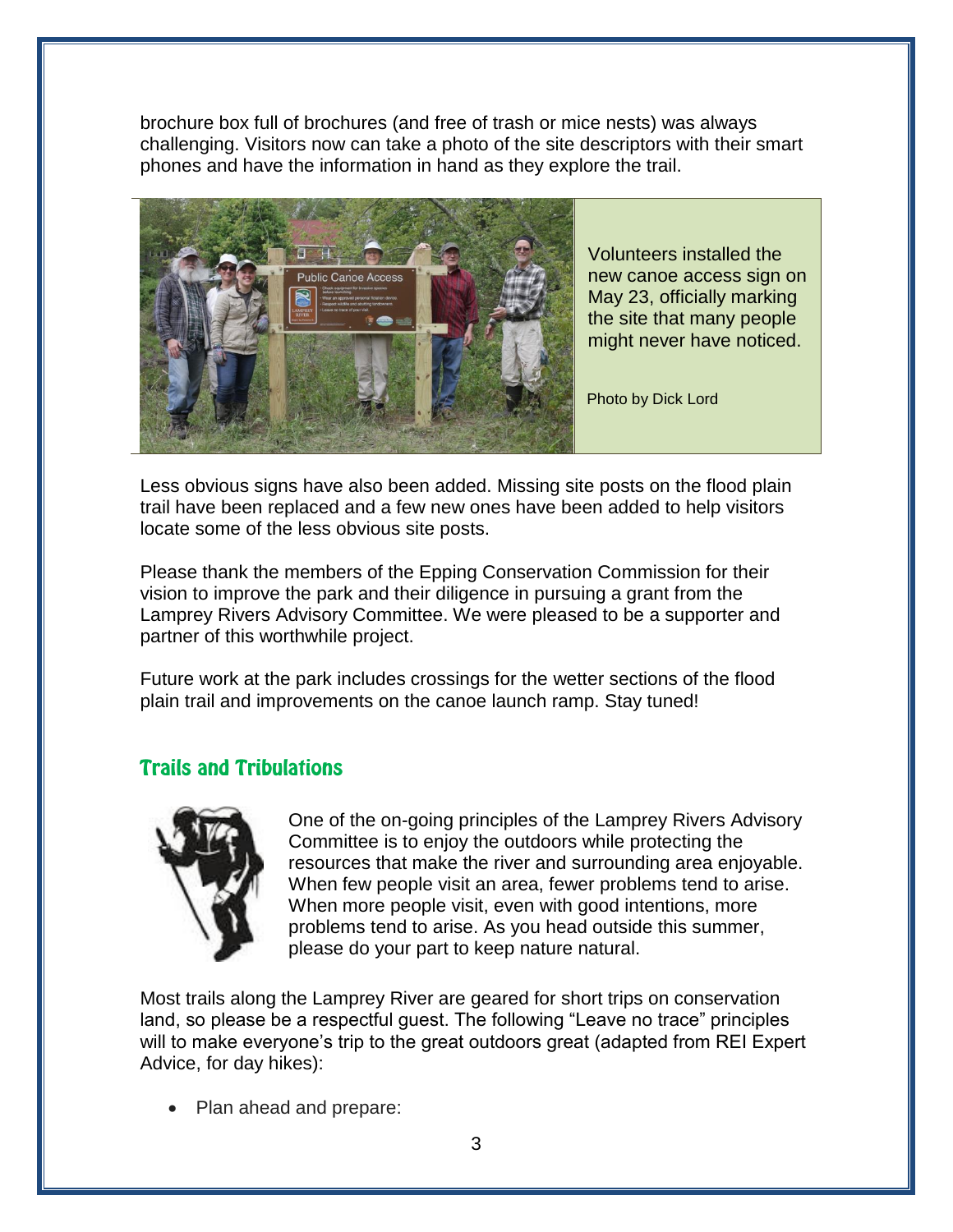- o Know the regulations and special concerns for the area you'll visit.
- o Schedule your trip to avoid times of high use.
- o Visit in small groups when possible. Use a map and compass to eliminate the use of marking paint, rock cairns or flagging.
- Travel and camp on durable surfaces:
	- o Concentrate use on existing trails. Walk single file in the middle of the trail, even when it's wet or muddy.
- Dispose of waste properly:
	- o Pack it in, pack it out.
	- o Bag and remove dog waste. Do not leave bags on trails.
	- $\circ$  Deposit solid human waste in a hole dug 6 to 8 inches deep, at least 200 feet from water, camp and trails. Cover and disguise the hole when finished.
- Leave what you find:
	- o The adage "take only pictures, leave only footprints" still holds, although leaving fewer footprints is even better.
	- o Preserve the past: Examine (but do not touch) cultural or historic structures and artifacts.
	- o Leave rocks, plants and other natural objects as you find them.
	- o Avoid introducing or transporting non-native species: Clean boot soles, kayak hulls, and bike tires off between trips.
- Minimize campfire impacts (be careful with fire).
- Respect wildlife:
	- o Observe wild animals from a distance. Do not follow or approach.
	- o Never feed animals.
	- o Control pets at all times, or leave them at home.
- Be considerate of other visitors:
	- o Cyclists yield to hikers, hikers yield to horses, downhill hikers yield to uphill hikers.
	- o Let nature's sounds prevail. Avoid loud voices and noises.
	- o Manage your pet.

#### Date Night

It was a dark and cloudy night, about  $70^{\circ}$ . In the backyard, shiny, slender brown bodies were everywhere, most darting back into the soil as I walked. Some, however, were getting very neighborly and were sharing far more than idle gossip. I don't normally think of my backyard as a hot spot on a Friday night, but that night was all about stirring the night crawler gene pool.